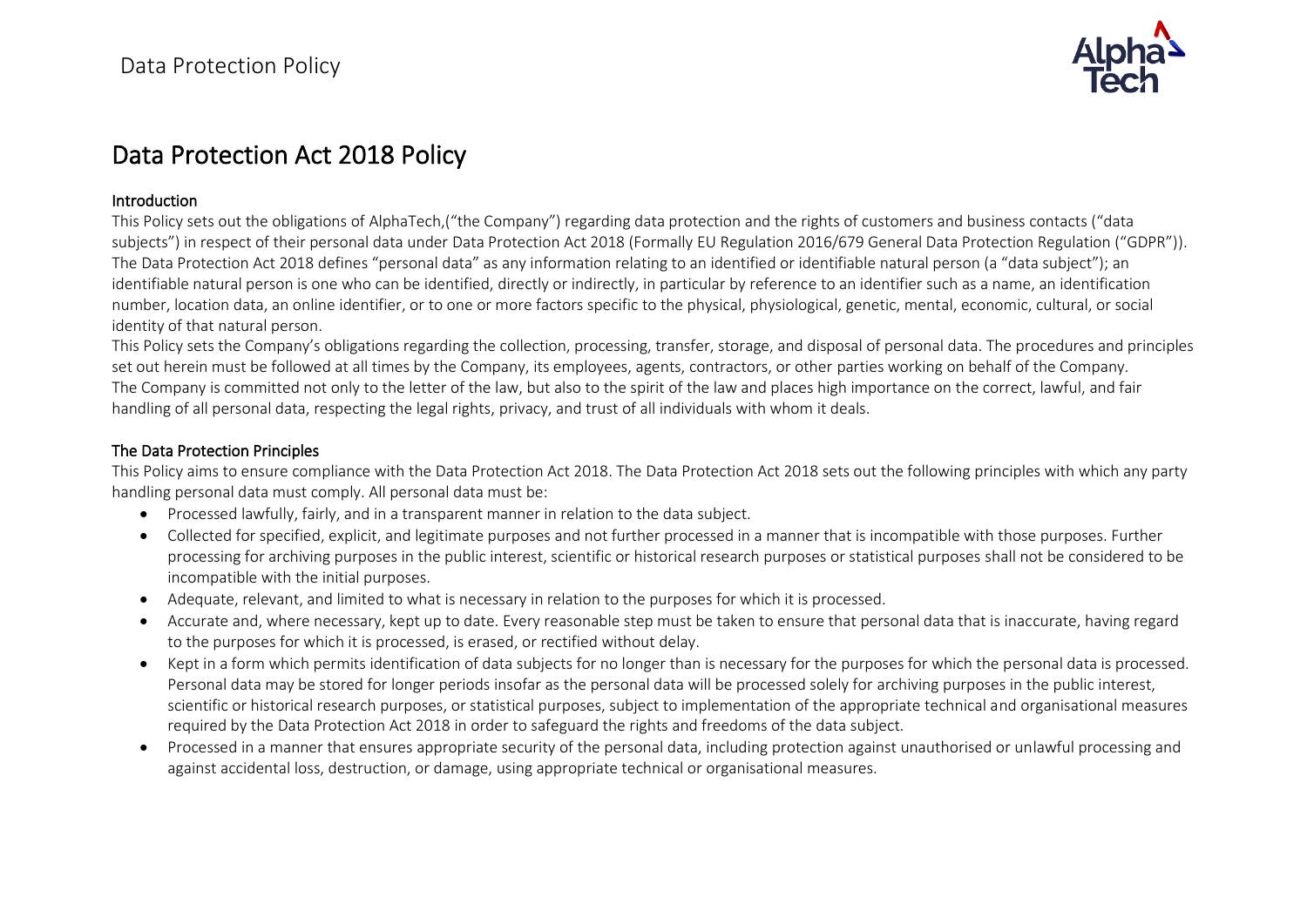

#### The Rights of Data Subjects

- The Data Protection Act 2018 sets out the following rights applicable to data subjects
- The right to be informed'
- The right of access,
- The right to rectification,
- The right to erasure (also known as the 'right to be forgotten'),
- The right to restrict processing.
- The right to data portability,
- The right to object; and
- Rights with respect to automated decision-making and profiling.

## Lawful, Fair, and Transparent Data Processing

The Data Protection Act 2018 seeks to ensure that personal data is processed lawfully, fairly, and transparently, without adversely affecting the rights of the data subject. The Data Protection Act 2018 states that processing of personal data shall be lawful if at least one of the following applies:

- The data subject has given consent to the processing of their personal data for one or more specific purposes;
- The processing is necessary for the performance of a contract to which the data subject is a party, or in order to take steps at the request of the data subject prior to entering into a contract with them;
- The processing is necessary for compliance with a legal obligation to which the data controller is subject;
- The processing is necessary to protect the vital interests of the data subject or of another natural person;
- The processing is necessary for the performance of a task carried out in the public interest or in the exercise of official authority vested in the data controller; or
- The processing is necessary for the purposes of the legitimate interests pursued by the data controller or by a third party, except where such interests are overridden by the fundamental rights and freedoms of the data subject which require protection of personal data, in particular where the data subject is a child.
- If the personal data in question is "special category data" (also known as "sensitive personal data") (for example, data concerning the data subject's health), at least one of the following conditions must be met:
- The data subject has given their explicit consent to the processing of such data for one or more specified purposes (unless EU or EU Member State law prohibits them from doing so);
- The processing is necessary to protect the vital interests of the data subject or of another natural person where the data subject is physically or legally incapable of giving consent;
- The processing relates to personal data which is clearly made public by the data subject;
- The processing is necessary for the conduct of legal claims or whenever courts are acting in their judicial capacity;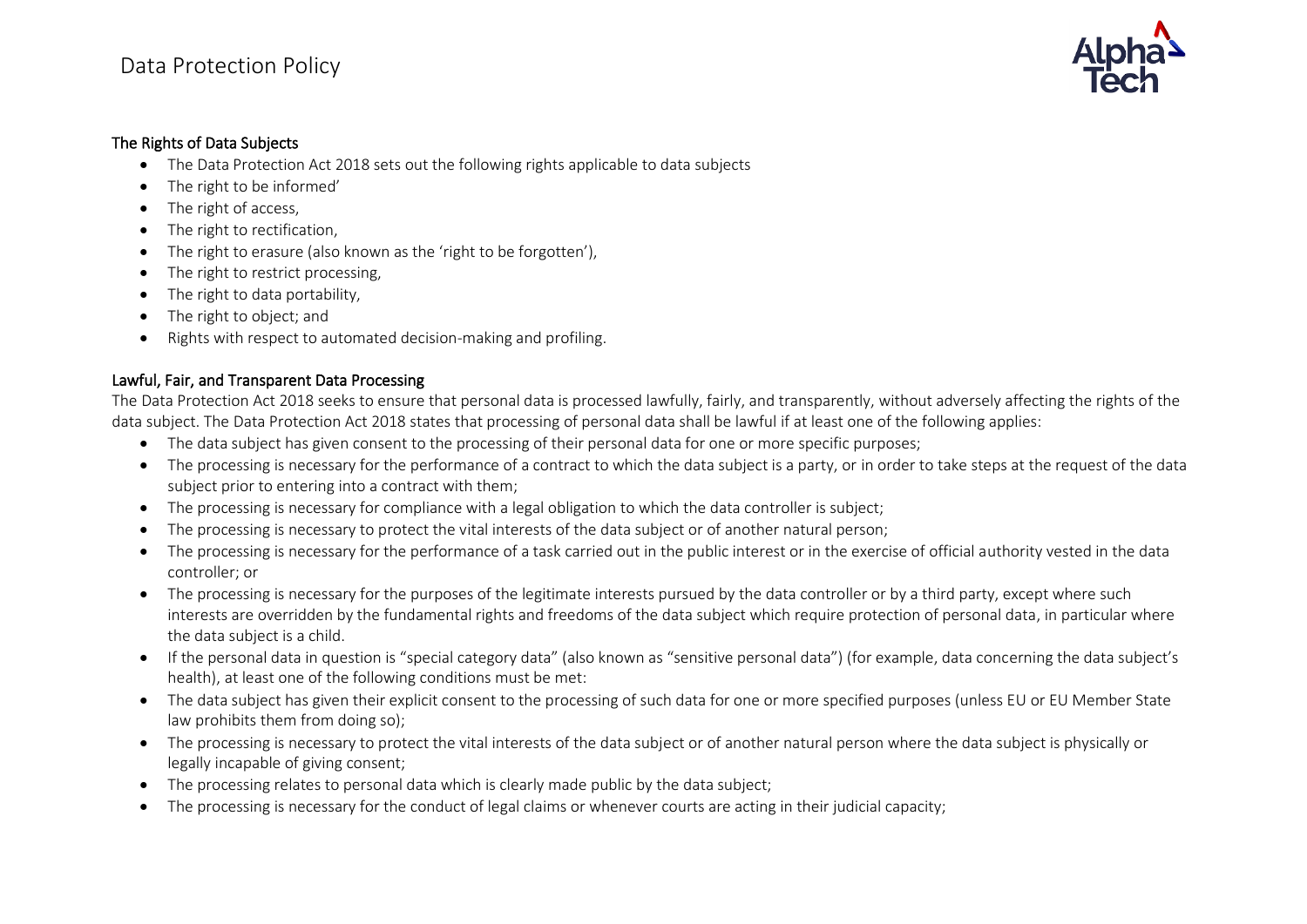

#### Specified, Explicit, and Legitimate Purposes

The Company collects and processes the personal data set out in this Policy. This includes:

- Personal data collected directly from data subjects OR
- Personal data obtained from third parties.
- The Company only collects, processes, and holds personal data for the specific purposes set out in this Policy (or for other purposes expressly permitted by the Data Protection Act 2018).
- Data subjects are kept informed at all times of the purpose or purposes for which the Company uses their personal data.

•

## Adequate, Relevant, and Limited Data Processing

The Company will only collect and process personal data for and to the extent necessary for the specific purpose or purposes of which data subjects have been informed (or will be

informed).

### Accuracy of Data and Keeping Data Up-to-Date

- The Company shall ensure that all personal data collected, processed, and held by it is kept accurate and up-to-date. This includes, but is not limited to, the rectification of personal data at the request of a data subject.
- The accuracy of personal data shall be checked when it is collected and at regular intervals thereafter. If any personal data is found to be inaccurate or out-of-date, all reasonable steps will be taken without delay to amend or erase that data, as appropriate.

#### Data Retention

- The Company shall not keep personal data for any longer than is necessary in light of the purpose or purposes for which that personal data was originally collected, held, and processed.
- When personal data is no longer required, all reasonable steps will be taken to erase or otherwise dispose of it without delay.
- For full details of the Company's approach to data retention, including retention periods for specific personal data types held by the Company, please refer to our Data Retention Policy.

#### Secure Processing

The Company shall ensure that all personal data collected, held, and processed is kept secure and protected against unauthorised or unlawful processing and against accidental loss, destruction, or damage. Further details of the technical and organisational measures which shall be taken are provided later in this Policy.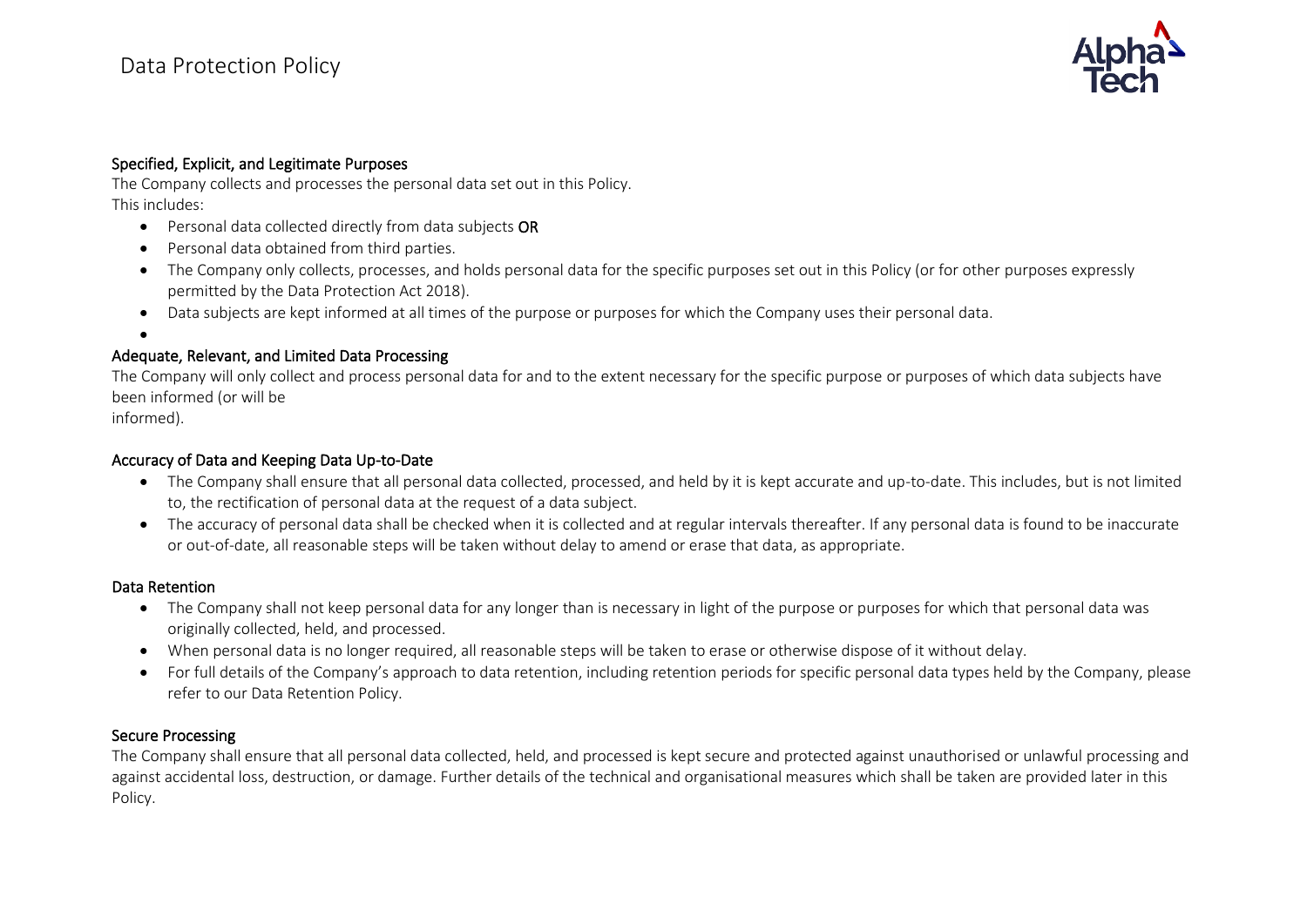

#### Accountability and Record-Keeping

The Company's Data Protection Officer is Victor Carmichael E-Mail: victor@flyalphatech.com Tel: 028 95 575 990

The Data Protection Officer shall be responsible for overseeing the implementation of this Policy and for monitoring compliance with this Policy, the Company's other data protection-related policies, and with the Data Protection Act 2018 and other applicable data protection legislation.

- The Company shall keep written internal records of all personal data collection, holding, and processing, which shall incorporate the following information:
- The name and details of the Company, its Data Protection Officer, and any applicable third-party data processors;
- The purposes for which the Company collects, holds, and processes personal data;
- Details of the categories of personal data collected, held, and processed by the Company, and the categories of data subject to which that personal data relates;
- Details of any transfers of personal data to non-EEA countries including all mechanisms and security safeguards;
- Details of how long personal data will be retained by the Company; and
- Detailed descriptions of all technical and organisational measures taken by the Company to ensure the security of personal data.

#### Data Protection Impact Assessments

- The Company shall carry out Data Protection Impact Assessments for any and all new projects and/or new uses of personal data.
- Data Protection Impact Assessments shall be overseen by the Data Protection Officer and shall address the following:
	- 1. The type(s) of personal data that will be collected, held, and processed;
	- 2. The purpose(s) for which personal data is to be used;
	- 3. The Company's objectives;
	- 4. How personal data is to be used;
	- 5. The parties (internal and/or external) who are to be consulted;
	- 6. The necessity and proportionality of the data processing with respect to the
	- 7. purpose(s) for which it is being processed;
	- 8. Risks posed to data subjects;
	- 9. Risks posed both within and to the Company; and
	- 10. Proposed measures to minimize and handle identified risks.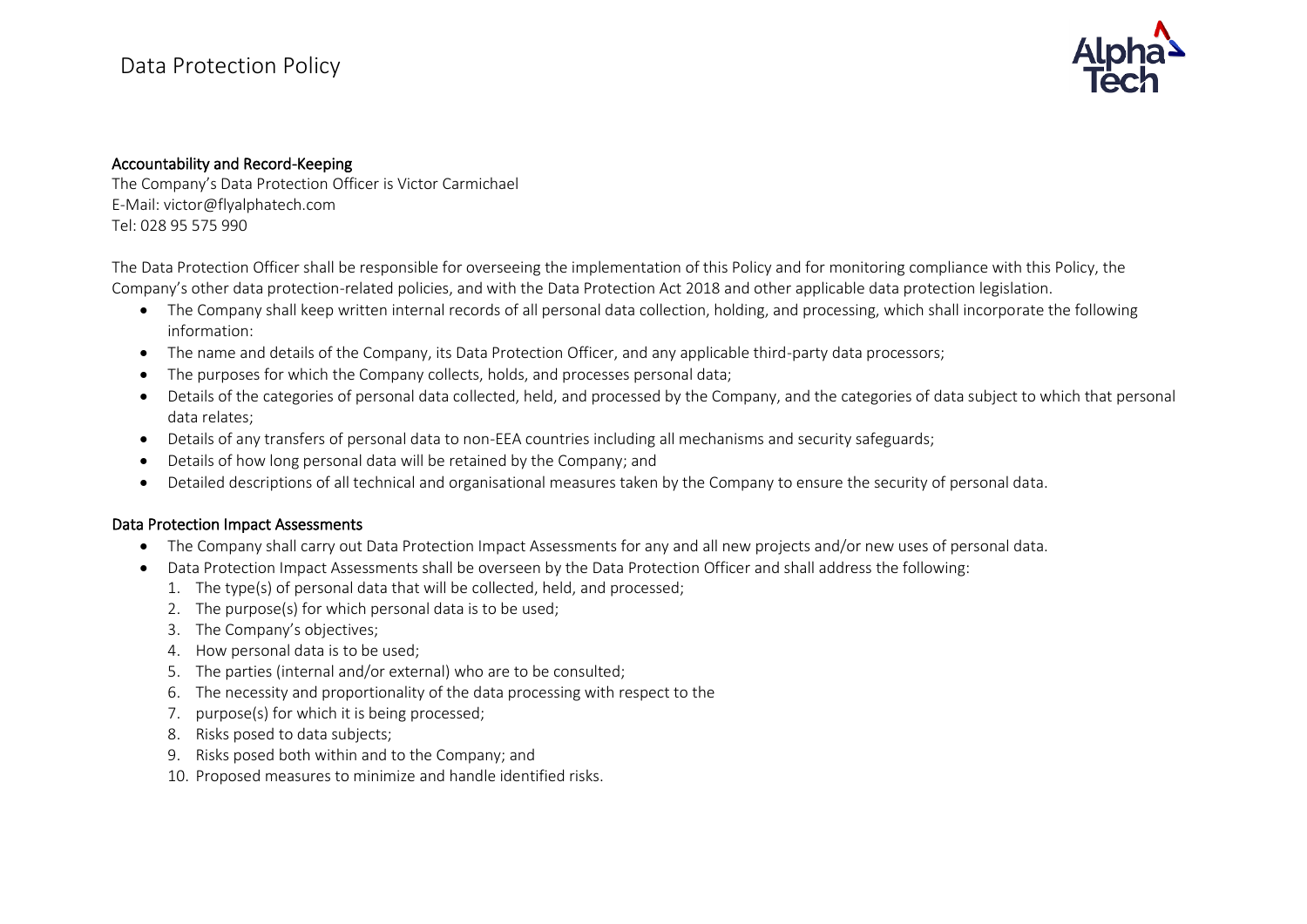

#### Keeping Data Subjects Informed

The Company shall provide the information set out in section (i) below to every data subject:

Where personal data is collected directly from data subjects, those data subjects will be informed of its purpose at the time of collection; and where personal data is obtained from a third party, the relevant data subjects will be informed of its purpose:

a) if the personal data is used to communicate with the data subject, when the first communication is made; or

b) if the personal data is to be transferred to another party, before that transfer is

made; or

c) as soon as reasonably possible and in any event not more than one month after

the personal data is obtained.

- (i) The following information shall be provided:
- Details of the Company including, but not limited to, the identity of its Data Protection Officer;
- The purpose(s) for which the personal data is being collected and will be processed (as detailed in this Policy) and the legal basis justifying that collection and processing;
- Where applicable, the legitimate interests upon which the Company is justifying its collection and processing of the personal data;
- Where the personal data is not obtained directly from the data subject, the categories of personal data collected and processed;
- Where the personal data is to be transferred to one or more third parties, details of those parties;
- Where the personal data is to be transferred to a third party that is located outside of the European Economic Area (the "EEA"), details of that transfer, including but not limited to the safeguards in place,
	- o Details of data retention;
	- o Details of the data subject's rights under the Data Protection Act 2018;
	- o Details of the data subject's right to withdraw their consent to the Company's processing of their personal data at any time;
	- o Details of the data subject's right to complain to the Information Commissioner's Office (the "supervisory authority" under the Data Protection Act 2018);
	- o Where applicable, details of any legal or contractual requirement or obligation necessitating the collection and processing of the personal data and details of any consequences of failing to provide it; and
	- o Details of any automated decision-making or profiling that will take place using the personal data, including information on how decisions will be made, the significance of those decisions, and any consequences.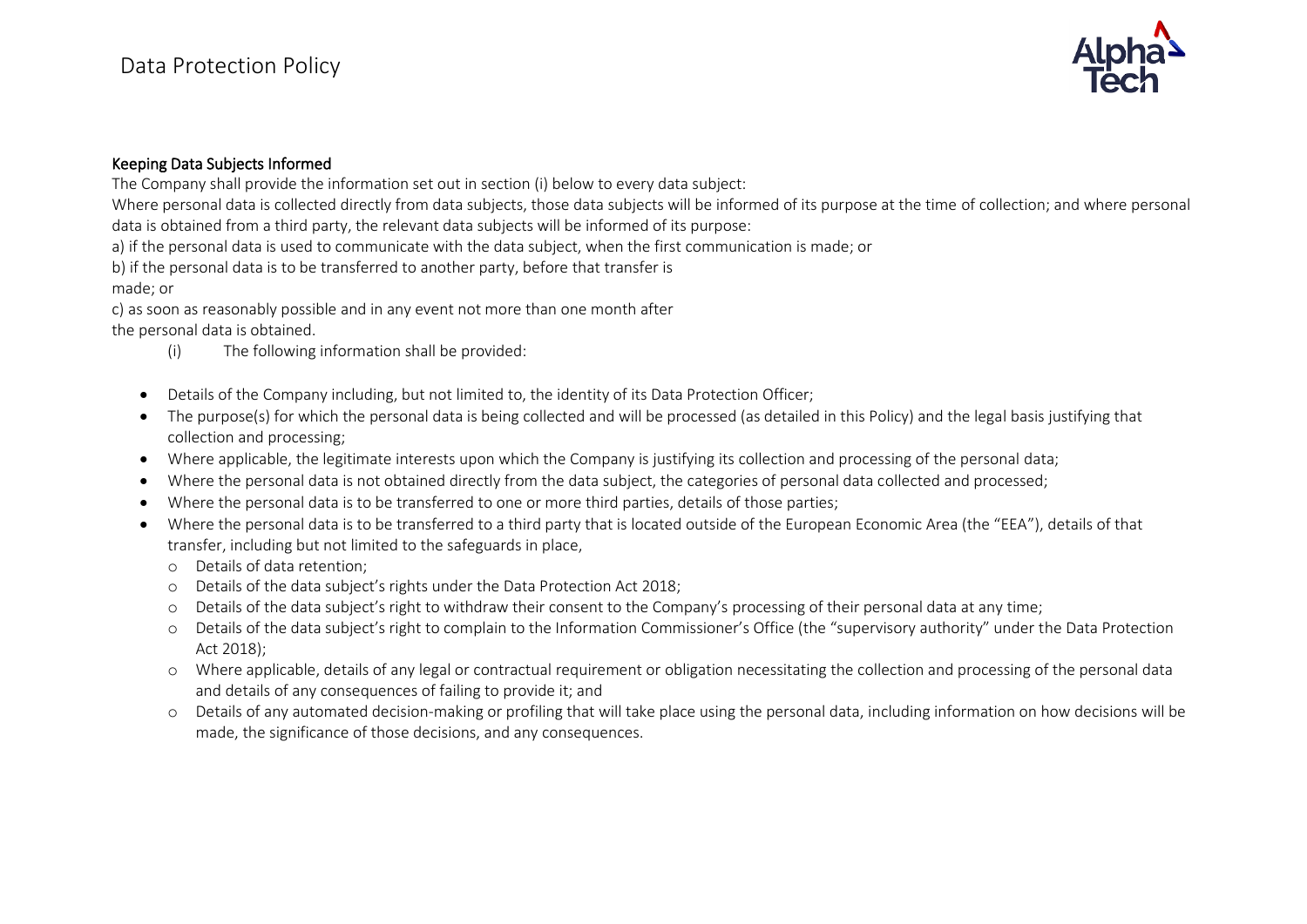

#### Data Subject Access

- Data subjects may make subject access requests ("SARs") at any time to find out more about the personal data which the Company holds about them, what it is doing with that personal data, and why.
- Data subjects wishing to make a SAR may do so in writing, using the Company's Subject Access Request Form, or other written communication. SARs should be addressed to the Company's Data Protection Officer at AlphaTech., 28a Comber Road, Newtownards Airfield Tel: 02895575990 Email:hello@flyalphatech.com
- Responses to SARs shall normally be made within one month of receipt, however this may be extended by up to two months if the SAR is complex and/or numerous requests are made. If such additional time is required, the data subject shall be informed.
- All SARs received shall be handled by the Company's Data Protection Officer.
- The Company does not charge a fee for the handling of normal SARs. The Company reserves the right to charge reasonable fees for additional copies of information that has already been supplied to a data subject, and for requests that are manifestly unfounded or excessive, particularly where such requests are repetitive.

### Rectification of Personal Data

- Data subjects have the right to require the Company to rectify any of their personal data that is inaccurate or incomplete.
- The Company shall rectify the personal data in question, and inform the data subject of that rectification, within one month of the data subject informing the Company of the issue. The period can be extended by up to two months in the case of complex requests. If such additional time is required, the data subject shall be informed.
- In the event that any affected personal data has been disclosed to third parties, those parties shall be informed of any rectification that must be made to that personal data.

## Erasure of Personal Data

Data subjects have the right to request that the Company erases the personal data it holds about them in the following circumstances:

a) It is no longer necessary for the Company to hold that personal data with respect to the purpose(s) for which it was originally collected or processed;

b) The data subject wishes to withdraw their consent to the Company holding and processing their personal data;

c) The data subject objects to the Company holding and processing their personal data (and there is no overriding legitimate interest to allow the Company to continue doing so),

d) The personal data has been processed unlawfully;

e) The personal data needs to be erased in order for the Company to comply with

a particular legal obligation.

Unless the Company has reasonable grounds to refuse to erase personal data, all requests for erasure shall be complied with, and the data subject informed of the erasure, within one month of receipt of the data subject's request. The period can be extended by up to two months in the case of complex requests. If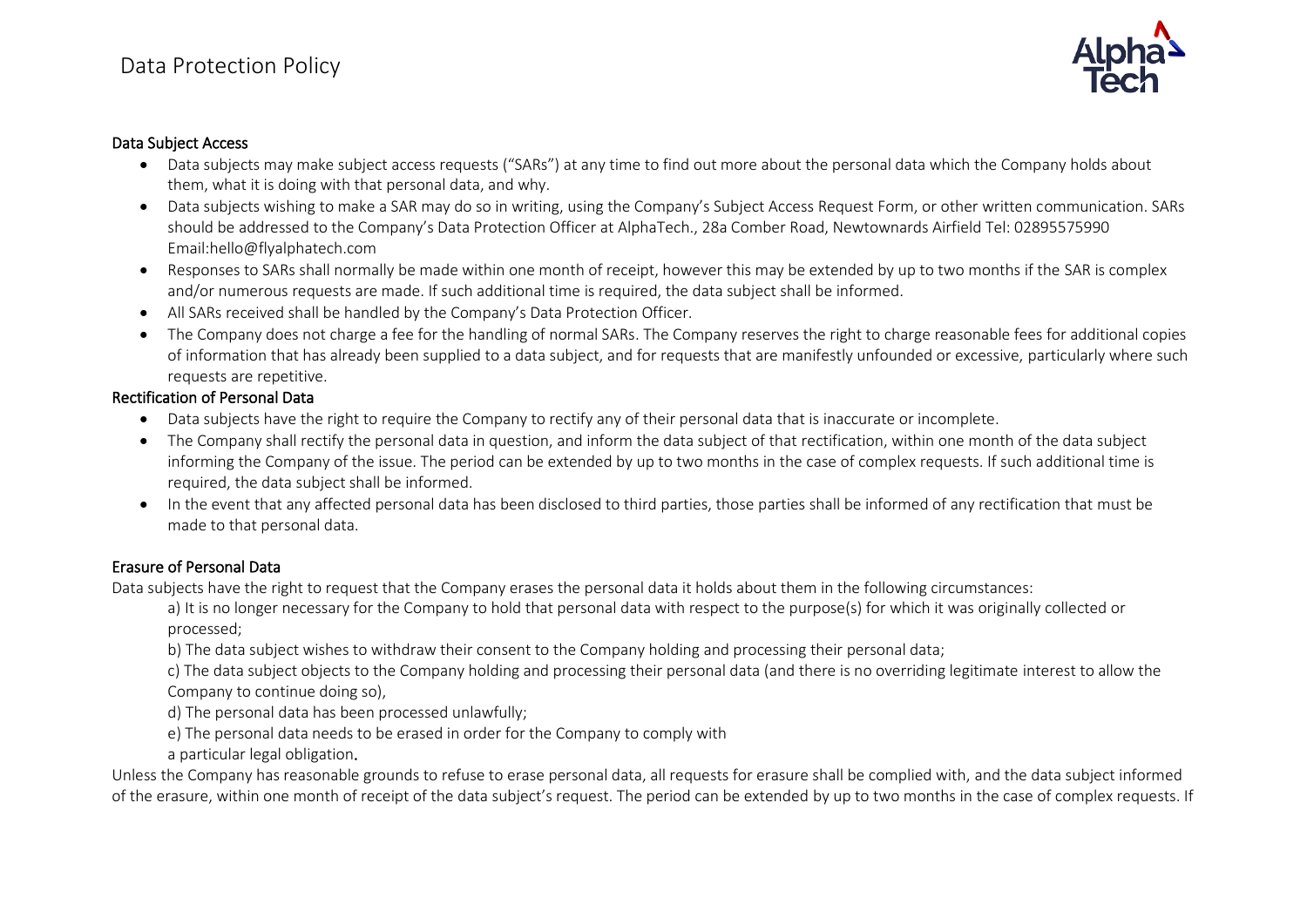

such additional time is required, the data subject shall be informed.

In the event that any personal data that is to be erased in response to a data subject's request has been disclosed to third parties, those parties shall be informed of the erasure (unless it is impossible or would require disproportionate effort to do so).

### Restriction of Personal Data Processing

Data subjects may request that the Company ceases processing the personal data it holds about them. If a data subject makes such a request, the Company shall retain only the amount of personal data concerning that data subject (if any) that is necessary to ensure that the personal data in question is not processed further.

In the event that any affected personal data has been disclosed to third parties, those parties shall be informed of the applicable restrictions on processing it (unless it is impossible or would require disproportionate effort to do so).

### Objections to Personal Data Processing

Data subjects have the right to object to the Company processing their personal data based on legitimate interests, direct marketing (including profiling) and processing for scientific and/or historical research and statistics purposes.

Where a data subject objects to the Company processing their personal data based on its legitimate interests, the Company shall cease such processing immediately, unless it can be demonstrated that the Company's legitimate grounds for such processing override the data subject's interests, rights, and freedoms, or that the processing is necessary for the conduct of legal claims.

Where a data subject objects to the Company processing their personal data for direct marketing purposes, the Company shall cease such processing immediately.

Where a data subject objects to the Company processing their personal data for scientific and/or historical research and statistics purposes, the data subject must, under the Data Protection Act 2018, "demonstrate grounds relating to his or her particular situation". The Company is not required to comply if the research is necessary for the performance of a task carried out for reasons of public interest.

## Personal Data Collected, Held, and Processed

The following personal data is collected, held, and processed by the Company: Data Ref. Type of Data Purpose of Data Electronic and hard copy Learner records

## Data Security - Transferring Personal Data and Communications

The Company shall ensure that the following measures are taken with respect to all communications and other transfers involving personal data:

- All emails containing personal data must be encrypted using Encryption software;
- All emails containing personal data must be marked "confidential";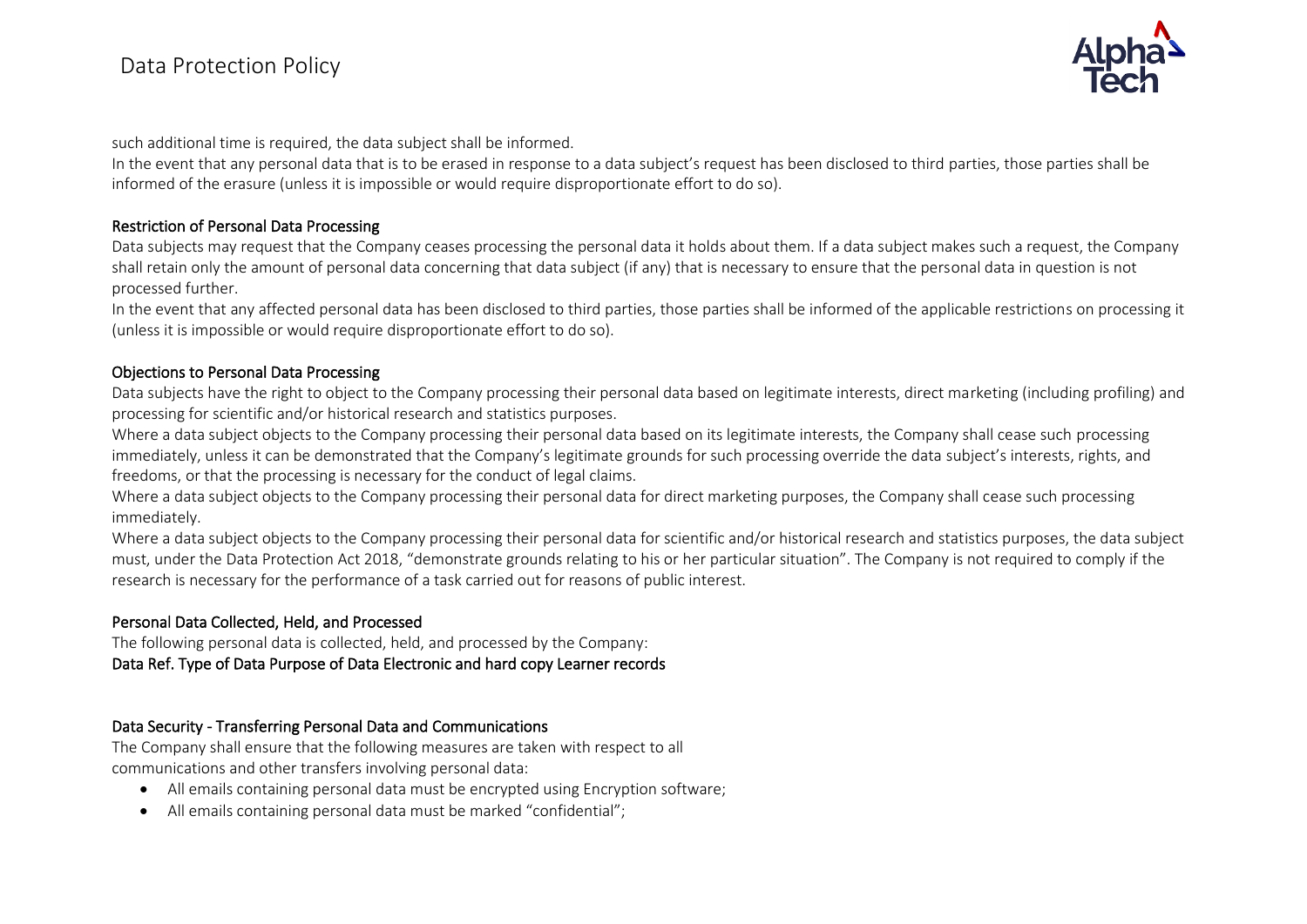

- Personal data may be transmitted over secure networks only; transmission over unsecured networks is not permitted in any circumstances;
- Personal data may not be transmitted over a wireless network if there is a wired alternative that is reasonably practicable;
- Personal data contained in the body of an email, whether sent or received, should be copied from the body of that email and stored securely. The email itself should be deleted. All temporary files associated therewith should also be deleted using deletion software;
- Where personal data is to be sent by facsimile transmission the recipient should be informed in advance of the transmission and should be waiting by the fax machine to receive the data;
- Where personal data is to be transferred in hardcopy form it should be passed directly to the recipient or sent using Royal Mail Registered or  $1_{st}$  or  $2_{nd}$ Class Signed For post; and
- All personal data to be transferred physically, whether in hardcopy form or on removable electronic media shall be transferred in a suitable container marked "confidential".

## Data Security - Storage

The Company shall ensure that the following measures are taken with respect to the storage of personal data:

- All electronic copies of personal data should be stored securely using passwords and data encryption;
- All hardcopies of personal data, along with any electronic copies stored on physical, removable media should be stored securely in a locked box, drawer, cabinet, or similar;
- All personal data stored electronically should be backed up at least daily with backups stored onsite. All backups should be encrypted using data encryption'
- No personal data should be stored on any mobile device (including, but not limited to, laptops, tablets, and smartphones), whether such device belongs to the Company or otherwise without the formal written approval of the Data Protection Officer and, in the event of such approval, strictly in accordance with all instructions and limitations described at the time the approval is given, and for no longer than is absolutely necessary; and
- No personal data should be transferred to any device personally belonging to an employee and personal data may only be transferred to devices belonging to agents, contractors, or other parties working on behalf of the Company where the party in question has agreed to comply fully with the letter and spirit of this Policy and of the Data Protection Act 2018 (which may include demonstrating to the Company that all suitable technical and organisational measures have been taken).

## Data Security - Disposal

When any personal data is to be erased or otherwise disposed of for any reason (including where copies have been made and are no longer needed), it should be securely deleted and disposed of.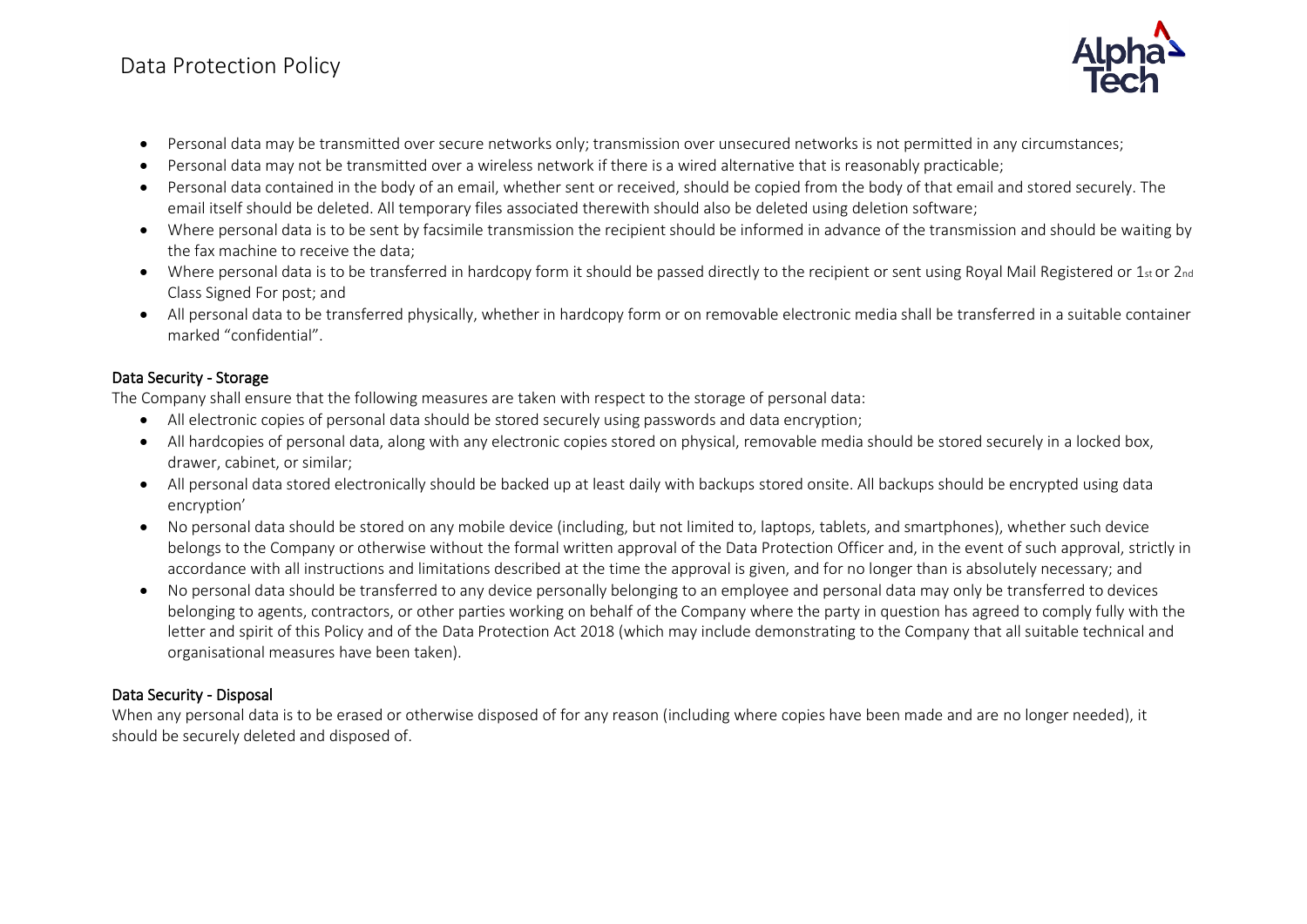

### Data Security - Use of Personal Data

The Company shall ensure that the following measures are taken with respect to the use of personal data:

- No personal data may be shared informally and if an employee, agent, sub-contractor, or other party working on behalf of the Company requires access to any personal data that they do not already have access to, such access should be formally requested from The Data Protection Officer,
- No personal data may be transferred to any employees, agents, contractors, or other parties, whether such parties are working on behalf of the Company or not, without the authorisation of The Data Protection Officer,
- Personal data must be handled with care at all times and should not be left unattended or on view to unauthorised employees, agents, subcontractors, or other parties at any time;
- If personal data is being viewed on a computer screen and the computer in question is to be left unattended for any period of time, the user must lock the computer and screen before leaving it; and
- Where personal data held by the Company is used for marketing purposes, it shall be the responsibility of Paul Savage to ensure that the appropriate consent is obtained and that no data subjects have opted out, whether directly or via a third-party service such as the TPS.

#### Data Security - IT Security

The Company shall ensure that the following measures are taken with respect to IT and information security:

- All passwords used to protect personal data should be changed regularly and should not use words or phrases that can be easily guessed or otherwise compromised. All passwords must contain a combination of uppercase and lowercase letters, numbers, and symbols;
- Under no circumstances should any passwords be written down or shared between any employees, agents, contractors, or other parties working on behalf of the Company, irrespective of seniority or department. If a password is forgotten, it must be reset using the applicable method. IT staff do not have access to passwords;
- All software (including, but not limited to, applications and operating systems) shall be kept up-to-date. The Company's IT staff shall be responsible for installing any and all security-related updates after the updates are made available by the publisher or manufacturer, unless there are valid technical reasons not to do so; and
- No software may be installed on any Company-owned computer or device without the prior approval of the Company.

#### Organisational Measures

The Company shall ensure that the following measures are taken with respect to the collection, holding, and processing of personal data:

• All employees, agents, contractors, or other parties working on behalf of the Company shall be made fully aware of both their individual responsibilities and the Company's responsibilities under the Data Protection Act 2018 and under this Policy, and shall be provided with a copy of this Policy;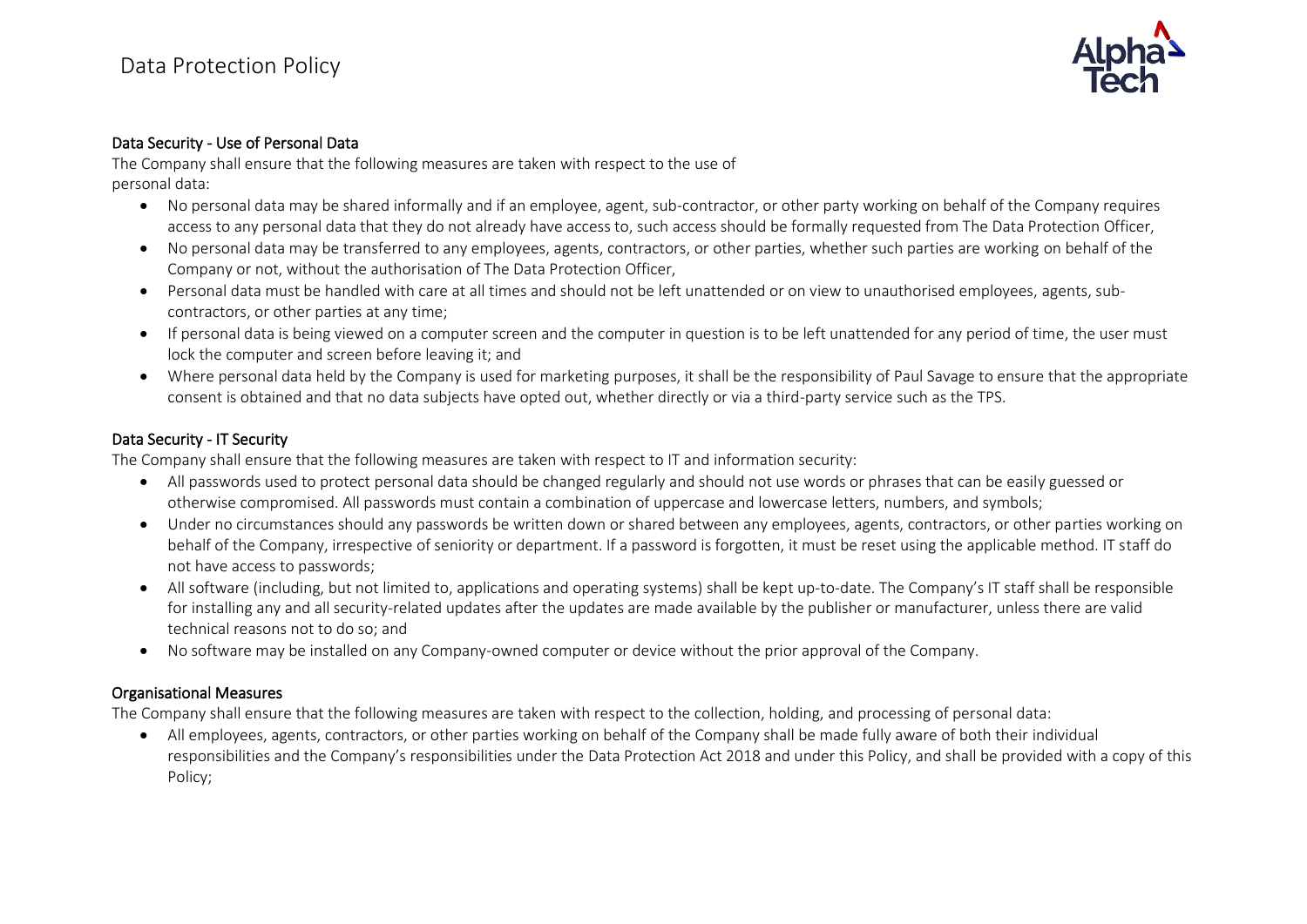

- Only employees, agents, sub-contractors, or other parties working on behalf of the Company that need access to, and use of, personal data in order to carry out their assigned duties correctly shall have access to personal data held by the Company;
- All employees, agents, contractors, or other parties working on behalf of the Company handling personal data will be appropriately trained to do so;
- All employees, agents, contractors, or other parties working on behalf of the Company handling personal data will be appropriately supervised;
- All employees, agents, contractors, or other parties working on behalf of the Company handling personal data shall be required and encouraged to exercise care, caution, and discretion when discussing work-related matters that relate to personal data, whether in the workplace or otherwise;
- Methods of collecting, holding, and processing personal data shall be regularly evaluated and reviewed;
- All personal data held by the Company shall be reviewed periodically, as set out in the Company's Data Retention Policy;
- The performance of those employees, agents, contractors, or other parties working on behalf of the Company handling personal data shall be regularly evaluated and reviewed;
- All employees, agents, contractors, or other parties working on behalf of the Company handling personal data will be bound to do so in accordance with the principles of the Data Protection Act 2018 and this Policy by contract;
- All agents, contractors, or other parties working on behalf of the Company handling personal data must ensure that any and all of their employees who are involved in the processing of personal data are held to the same conditions as those relevant employees of the Company arising out of this Policy and the Data Protection Act 2018; and
- Where any agent, contractor or other party working on behalf of the Company handling personal data fails in their obligations under this Policy that party shall indemnify and hold harmless the Company against any costs, liability, damages, loss, claims or proceedings which may arise out of that failure.

## Transferring Personal Data to a Country Outside the EEA

The Company may from time to time transfer ('transfer' includes making available remotely) personal data to countries outside of the EEA. The transfer of personal data to a country outside of the EEA shall take place only if one or more of the following applies:

- o The transfer is to a country, territory, or one or more specific sectors in that country (or an international organisation), that the European Commission has determined ensures an adequate level of protection for personal data;
- o The transfer is to a country (or international organisation) which provides appropriate safeguards in the form of a legally binding agreement between public authorities or bodies; binding corporate rules; standard data protection clauses adopted by the European Commission; compliance with an approved code of conduct approved by a supervisory authority (e.g. the Information Commissioner's Office); certification under an approved certification mechanism (as provided for in the Data Protection Act 2018); contractual clauses agreed and authorised by the competent supervisory authority; or provisions inserted into administrative arrangements between public authorities or bodies authorised by the competent supervisory authority;
- o The transfer is made with the informed consent of the relevant data subject(s);